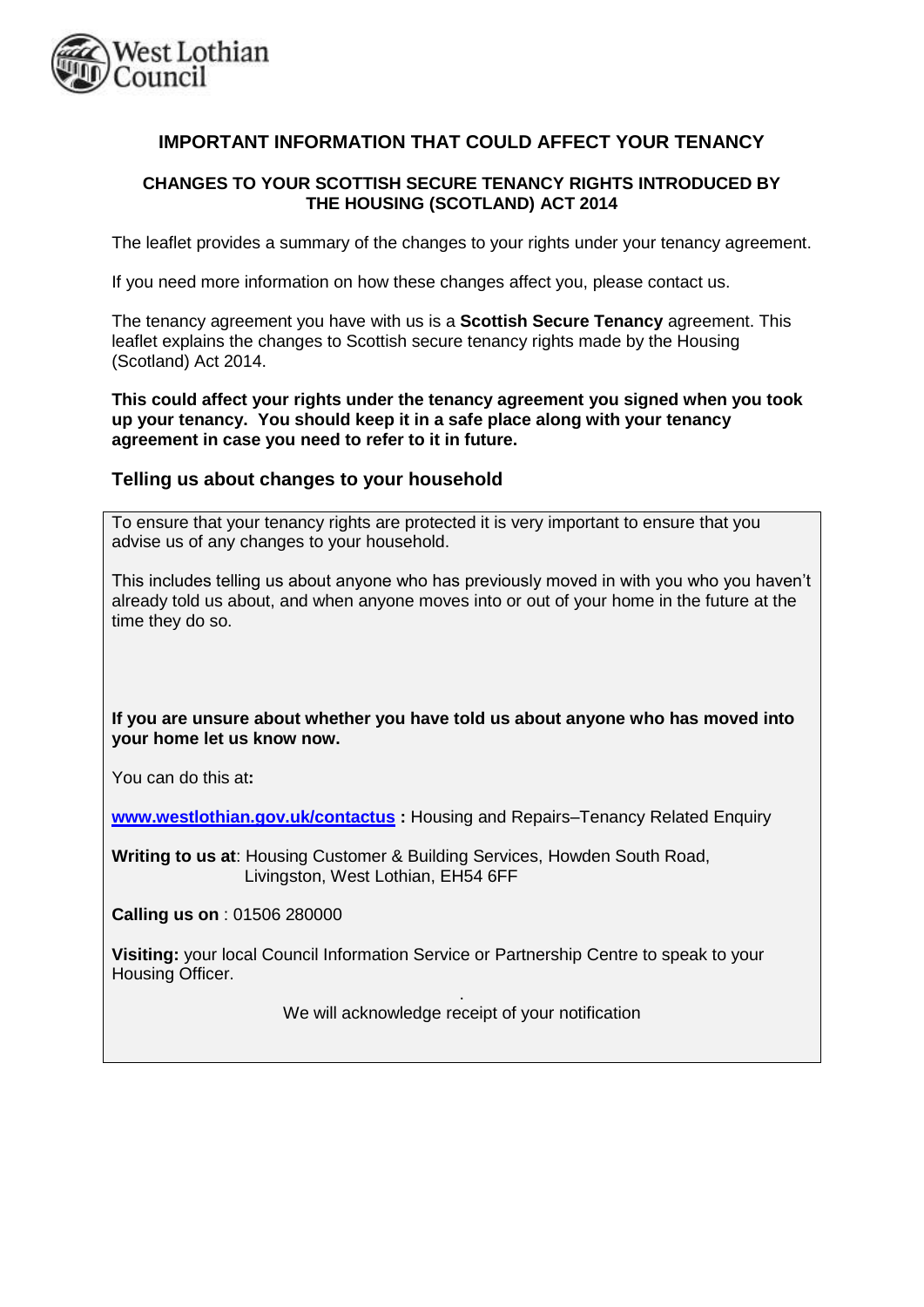

# **Subletting, Assignation and Joint Tenancy**

There are changes if you want to sublet all or part of your house to someone else, if you want to assign your tenancy (pass on the tenancy to someone else) or want another person to be included with you as a joint tenant.

### **Subletting**

If you want to sublet all or part of your tenancy, this needs our consent as your landlord. Section 12(2) of the 2014 Act makes the following changes:

- you must have been the tenant of the house throughout the 12 months immediately before you apply for written permission to sublet your home (previously there was no qualifying period), or
- if you were not the tenant throughout the whole of that period, the house must have been your only or principal home during those 12 months; and the tenant must have told us that you were living there prior to the start of those 12 months.

**This change will come into effect from 1 November 2019. If the tenant has already told us that you are living there then no further notification is needed. As is already the case, before you can sublet your home you must ensure that you apply to us for permission.**

### **Assignation** (passing your tenancy to someone else)

If you want to assign your tenancy (pass the tenancy to someone else), this needs our consent as your landlord. Section 12(2) of the 2014 Act makes the following changes:

- the house must have been your only or principal home during the 12 months immediately before you apply for written permission to pass your tenancy to someone else (previously there was no qualifying period); and
- the person you wish to pass your tenancy to must have lived at the property as their only or principal home for the 12 months before you apply (previously the qualifying period was 6 months); and
- the 12 month period cannot begin unless we have been told that the person is living in the property as their only or principal home. We must have been told that by you, a joint tenant, or the person you now wish to pass the tenancy to. If we have already been told that the person is living in the property we do not have to be notified again.

We can refuse permission to assign a tenancy if it is reasonable for us to do that. Two new reasons when we can refuse an application for assignation have been added to the existing list of reasons at section 32 of the Housing (Scotland) Act 2001. These new reasons are:

- where we would not give the person you wish to pass the tenancy to priority under our allocations policy;
- where, in our opinion, the assignation would result in the home being under occupied.

**This change will come into effect from 1 November 2019. As is already the case, before you can assign (pass) your home to someone else you must ensure that you apply to us for permission.**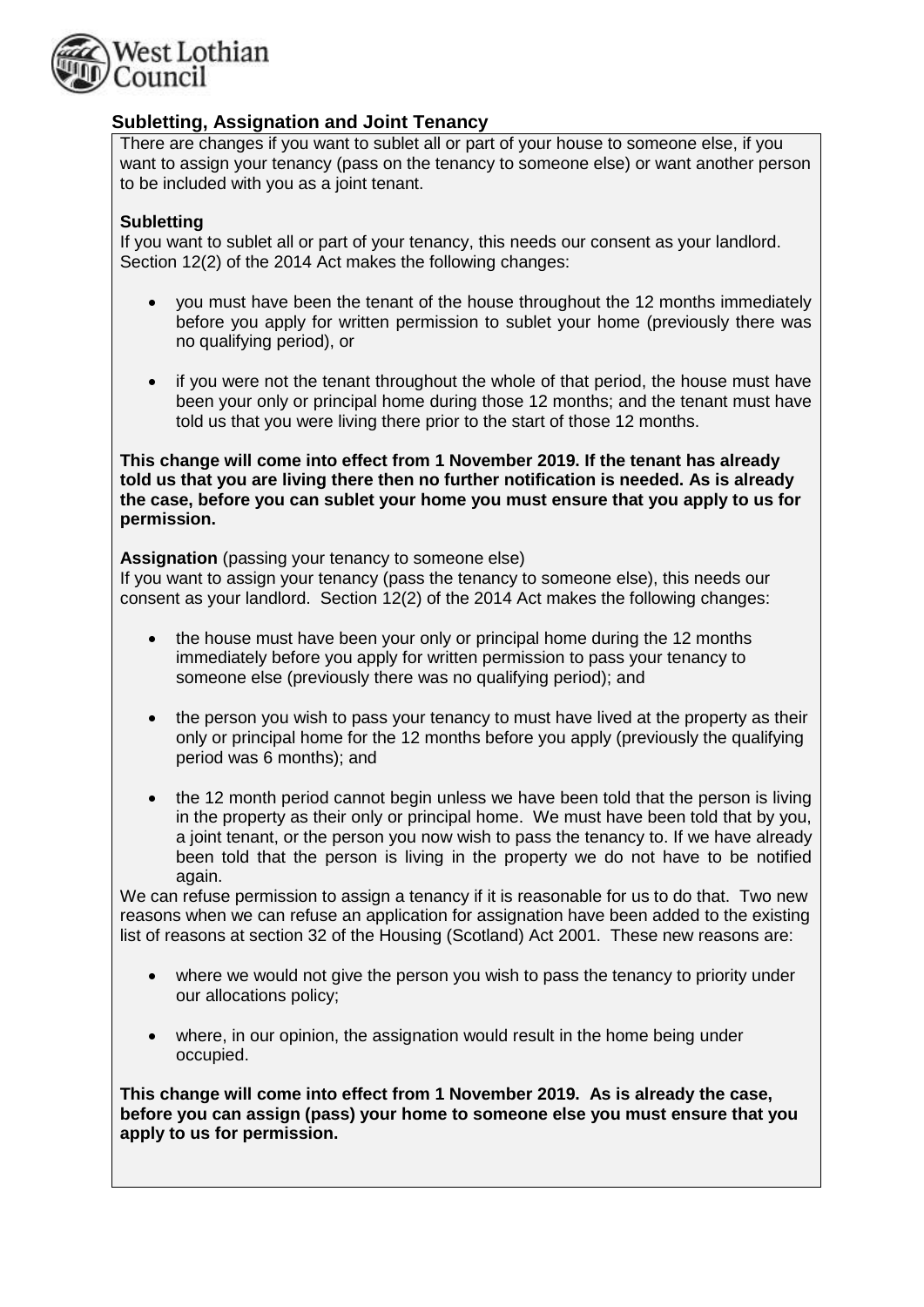

### **Joint Tenancy**

If you want to add a joint tenant to your tenancy agreement, this needs our consent as your landlord. Section 12(1) of the 2014 Act makes the following changes:

- the proposed joint tenant must have lived at the property as their only or principal home for the 12 months before you apply for them to become a joint tenant (previously there was no qualifying period); and
- the 12 month period cannot begin unless we have been told that the person is living in the property as their only or principal home. We must have been told that by you, a joint tenant, or the person you now wish to become a joint tenant. If we have already been told that the person is living in the property we do not have to be notified again.

**This change will come into effect from 1st November 2019. Before you can add a joint tenant to your tenancy agreement, as is already the case you must ensure that you apply to us for permission. The person you wish to add as joint tenant, and any existing joint tenants, must apply along with you.**

## **Ending a Scottish Secure Tenancy Agreement**

### **By Court Order**

The Act changes the way in which a Scottish secure tenancy can be ended following a conviction for serious antisocial or criminal behaviour. Section 14(2) of the 2014 Act means that a court does not have to consider whether it is reasonable to make an order for eviction where the landlord has grounds for recovery of possession under Schedule 2 paragraph 2 of the Housing (Scotland) Act 2001.

These grounds are:

That the tenant (or any one of joint tenants), a person residing or lodging in the house with, or subtenant of, the tenant, or a person visiting the house has been convicted of:

(a) using the house or allowing it to be used for immoral or illegal purposes, or

(b) an offence punishable by imprisonment which was committed in, or in the locality of, the house.

This means that we can end a Scottish secure tenancy if someone living in or visiting the home is convicted of a serious offence in the area of the house. It allows us to end the tenancy where behaviour has had a serious impact on neighbours or others in the community.

A serious offence is one that the offender could have been imprisoned for, whether or not they actually were sentenced to imprisonment.

If we are intending to end a Scottish secure tenancy in this way, we would serve a notice on you advising that we intend to seek recovery of possession of the property. That would be done within 12 months of the conviction (or, if it was appealed unsuccessfully, of when the appeal ended).

A tenant has a right to challenge a landlord's decision to take court action to end the tenancy on these grounds.

**This change will come into effect from 1 May 2019. This change does not apply if we served the notice on you before that date and the notice is still in force at the date when court proceedings are raised.**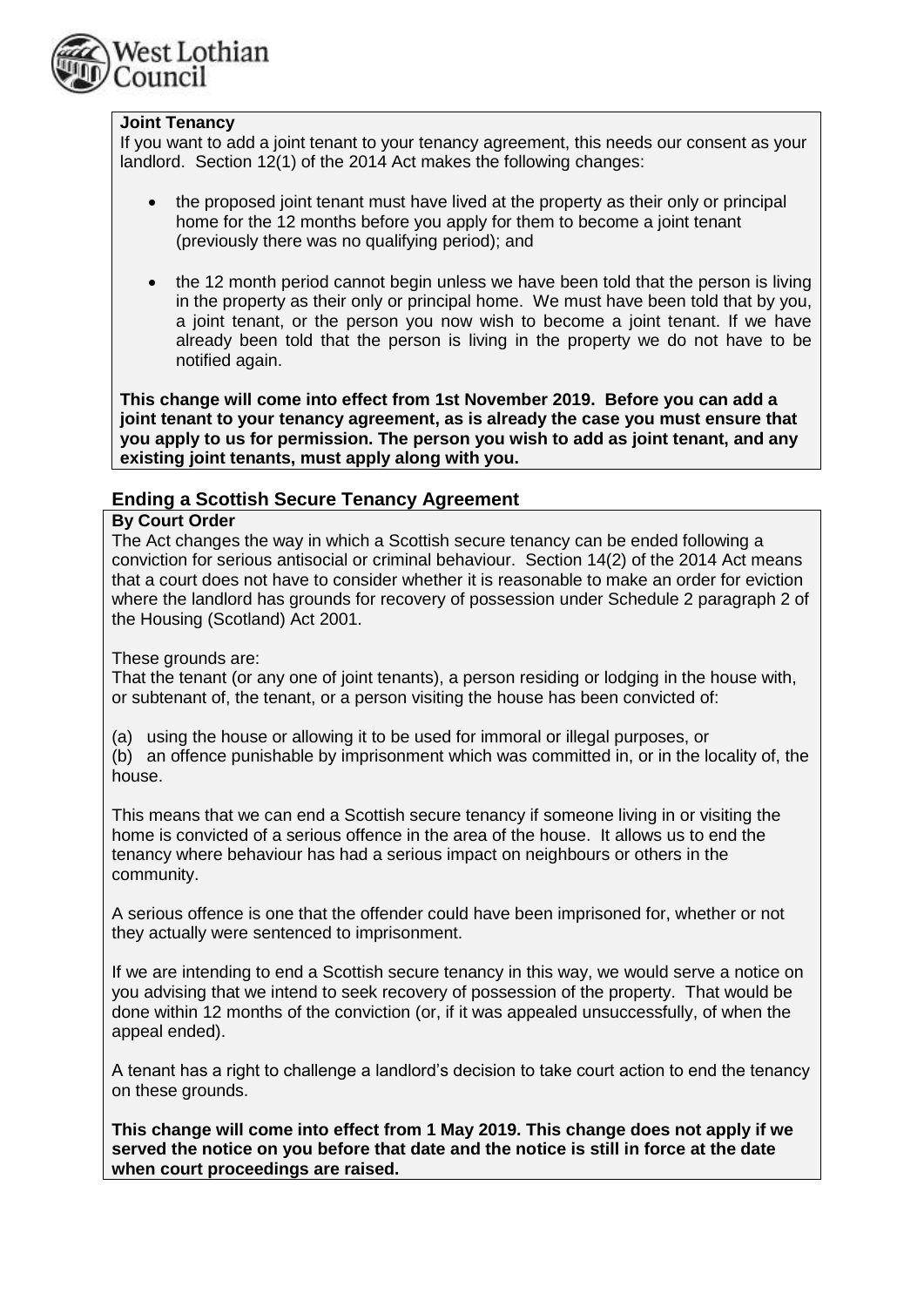

# **Adapted Properties**

Section 15 of the 2014 Act allows any social landlord to ask a sheriff to grant an order to end the tenancy of an adapted property that is not being occupied by anyone who needs the adaptations. This only applies where the landlord requires the property for someone who does need the adaptations. If this situation happens we would give you notice before applying to the sheriff. We would offer you suitable alternative accommodation. You would be able to ask the sheriff to consider whether our actions were reasonable and to challenge the suitability of the alternative accommodation.

### **This change will come into effect from 1 May 2019.**

## **Conversion to a Short Scottish Secure Tenancy for Antisocial Behaviour**

Section 7(2) of the 2014 Act extends the circumstances when we could serve you with a notice converting your Scottish secure tenancy to a short Scottish secure tenancy. This means that in certain circumstances we can change your tenancy agreement to a different type of tenancy agreement called a short Scottish secure tenancy which gives you fewer rights and less protection from eviction than a Scottish secure tenancy. A short Scottish secure tenancy has a fixed duration, unless we agree to extend it or convert it back to a Scottish secure tenancy.

The circumstances now include any situation where a tenant or someone living with the tenant has acted in an antisocial manner, or pursued a course of conduct amounting to harassment of another person. This conduct must have been in or around the house occupied by the tenant and it must also have happened in the 3 years before the notice is served.

Section 7(2) of the 2014 Act also places new requirements on social landlords when issuing a notice to a tenant converting a tenancy to a short Scottish secure tenancy as a result of antisocial behaviour. In cases where no antisocial behaviour order has been granted by the court, the landlord must include in the notice the actions of the person who has behaved in an antisocial manner, the landlord's reasons for converting the tenancy and details of the tenant's right of appeal to the sheriff.

### **This new ground to convert a tenancy will come into effect from 1 May 2019**